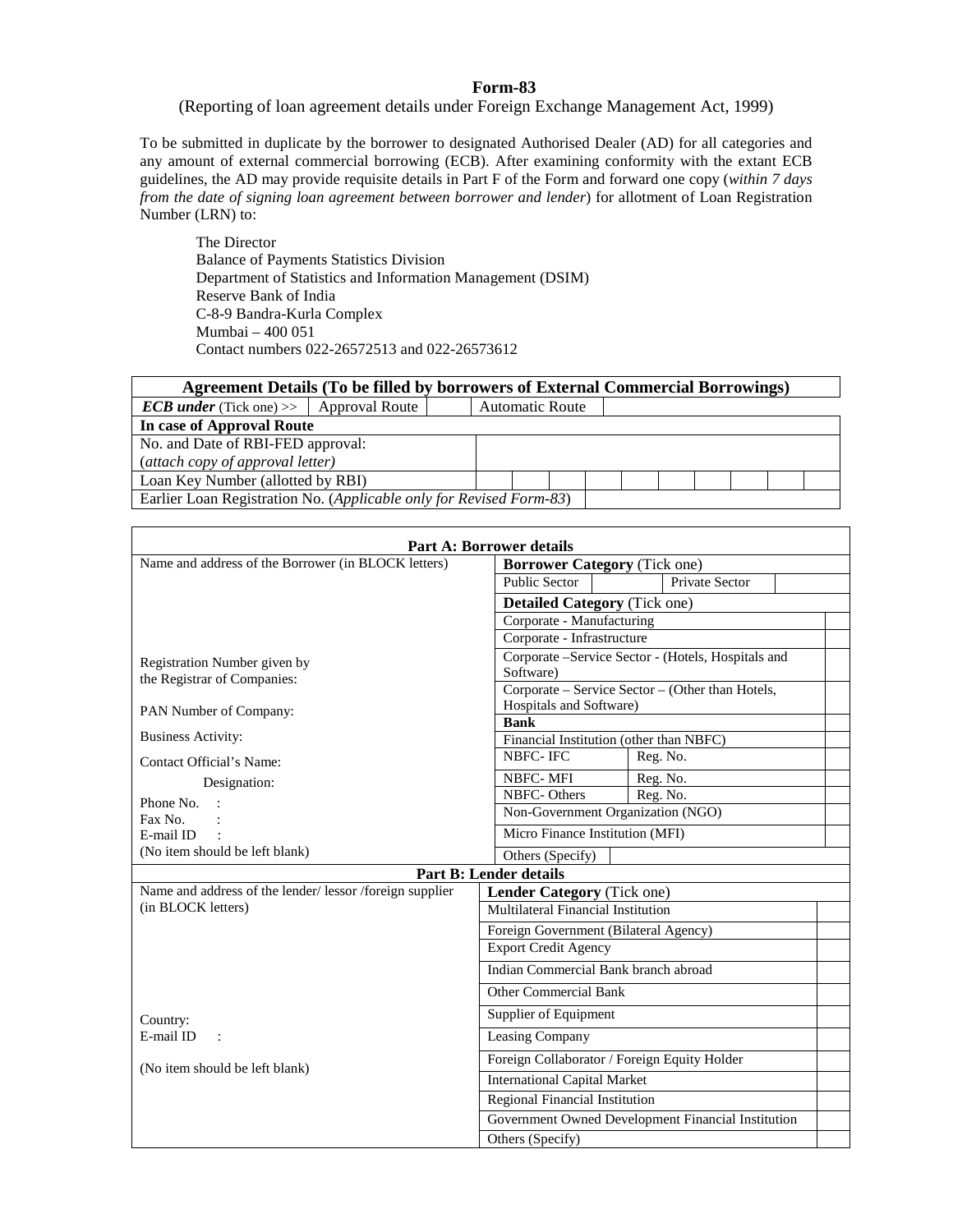| Details of foreign equity holding of the lender in the<br>Amount of paid-up capital<br>(b)<br>borrower company:<br>(a) Share in paid-up equity of the borrower $(\%)$            |                                                                                                                                       |                         |  |                             |  |                              |                              |                   |        |                          |          |  |
|----------------------------------------------------------------------------------------------------------------------------------------------------------------------------------|---------------------------------------------------------------------------------------------------------------------------------------|-------------------------|--|-----------------------------|--|------------------------------|------------------------------|-------------------|--------|--------------------------|----------|--|
| ECB-Liability: equity ratio in case of borrowings above USD 5 million from foreign equity holder :                                                                               |                                                                                                                                       |                         |  |                             |  |                              |                              |                   |        |                          |          |  |
|                                                                                                                                                                                  |                                                                                                                                       |                         |  | <b>Part C: Loan Details</b> |  |                              |                              |                   |        |                          |          |  |
| Loan Agreement Date (YYYY/MM/DD)                                                                                                                                                 |                                                                                                                                       |                         |  |                             |  |                              |                              |                   |        |                          |          |  |
| <b>Effective Date of the Loan</b><br><b>Last Date of Disbursement</b>                                                                                                            |                                                                                                                                       |                         |  |                             |  |                              | $\sqrt{2}$<br>$\sqrt{2}$     |                   |        | $\sqrt{2}$<br>$\sqrt{2}$ |          |  |
| <b>Maturity Date</b> (Last payment date)                                                                                                                                         |                                                                                                                                       |                         |  |                             |  |                              | $\sqrt{2}$                   |                   |        | $\sqrt{2}$               |          |  |
| Grace Period (if in agreement)                                                                                                                                                   |                                                                                                                                       | Years                   |  |                             |  |                              |                              | Months            |        |                          |          |  |
| <b>Currency Name</b>                                                                                                                                                             |                                                                                                                                       |                         |  |                             |  |                              | <b>Currency Code (SWIFT)</b> |                   |        |                          |          |  |
| 1.<br>2.<br>3.                                                                                                                                                                   |                                                                                                                                       |                         |  |                             |  |                              |                              |                   |        |                          |          |  |
| <b>Amount</b> (in Foreign Currency)                                                                                                                                              |                                                                                                                                       |                         |  |                             |  |                              |                              |                   |        |                          |          |  |
| 1.<br>2.<br>3.<br><b>Equivalent Amount (in US Dollars)</b>                                                                                                                       |                                                                                                                                       |                         |  |                             |  |                              |                              |                   |        |                          |          |  |
| (as on date of this form)                                                                                                                                                        |                                                                                                                                       |                         |  |                             |  |                              |                              |                   |        |                          |          |  |
| Proposed Bifurcation of the amount                                                                                                                                               |                                                                                                                                       |                         |  |                             |  | Foreign Currency Expenditure |                              |                   |        | Rupee Expenditure        |          |  |
| (in loan currency)                                                                                                                                                               |                                                                                                                                       |                         |  |                             |  |                              |                              |                   |        |                          |          |  |
| <b>Hedging details (Tick</b><br>one)                                                                                                                                             | Currency Swap                                                                                                                         |                         |  |                             |  | <b>Interest Rate Swap</b>    |                              |                   | Others |                          | Unhedged |  |
| In case options are provided in the loan agreement (tick in the appropriate box)                                                                                                 |                                                                                                                                       |                         |  |                             |  |                              |                              |                   |        |                          |          |  |
| Call Option                                                                                                                                                                      | per cent of Debt                                                                                                                      |                         |  |                             |  |                              | Can be executed after date   |                   |        |                          |          |  |
| Put Option<br>per cent of Debt<br>Can be executed after date                                                                                                                     |                                                                                                                                       |                         |  |                             |  |                              |                              |                   |        |                          |          |  |
| Name and address of the Guarantor (in Block letters)<br>Contact Official's Name:<br>Designation<br>Phone No.:<br>Fax No.:<br>E-mail id:<br>Guarantee Status Code (as per Box 1): |                                                                                                                                       |                         |  |                             |  |                              |                              |                   |        |                          |          |  |
| <b>Borrowing Purpose Code</b> (as per Box 2):<br>(In case of multiple purpose, give break up of amount to be utilised under each purpose as Annex)                               |                                                                                                                                       |                         |  |                             |  |                              |                              |                   |        |                          |          |  |
| <b>Project Details:</b>                                                                                                                                                          |                                                                                                                                       |                         |  |                             |  |                              |                              |                   |        |                          |          |  |
| If import, specify the Country of import (if more than one country, attach details as Annex):                                                                                    |                                                                                                                                       |                         |  |                             |  |                              |                              |                   |        |                          |          |  |
| Economic Sector/Industry Code (See Box-3)                                                                                                                                        |                                                                                                                                       |                         |  |                             |  |                              |                              |                   |        |                          |          |  |
| Type of ECB (Tick in appropriate box)                                                                                                                                            |                                                                                                                                       |                         |  |                             |  |                              |                              |                   |        |                          |          |  |
| 1. Buyers' Credit                                                                                                                                                                | 2. Commercial Loan / Syndicated Loan                                                                                                  |                         |  |                             |  |                              |                              |                   |        |                          |          |  |
| 3. Suppliers' Credit                                                                                                                                                             | (attach sheet for percentage distribution among lenders)                                                                              |                         |  |                             |  |                              |                              |                   |        |                          |          |  |
| 4. Export Credit from Bilateral Sources<br>6. Securitized Instruments (Bonds, CP, FRN, etc.)                                                                                     |                                                                                                                                       |                         |  |                             |  |                              |                              |                   |        |                          |          |  |
| 5.Line of Credit                                                                                                                                                                 |                                                                                                                                       |                         |  |                             |  |                              |                              |                   |        |                          |          |  |
| 7. Financial Lease                                                                                                                                                               | 8.FCCB, FCEB, Non-Convertible Preference Shares, Optionally<br>Convertible Preference Shares, Partially Convertible Preference Shares |                         |  |                             |  |                              |                              |                   |        |                          |          |  |
| 9. Refinancing of old ECBs<br>LRN of the old ECB:<br>Amount refinanced:<br>10.Others (Specify)                                                                                   |                                                                                                                                       | Approval No.<br>Reason: |  |                             |  |                              |                              | Date of Approval: |        |                          |          |  |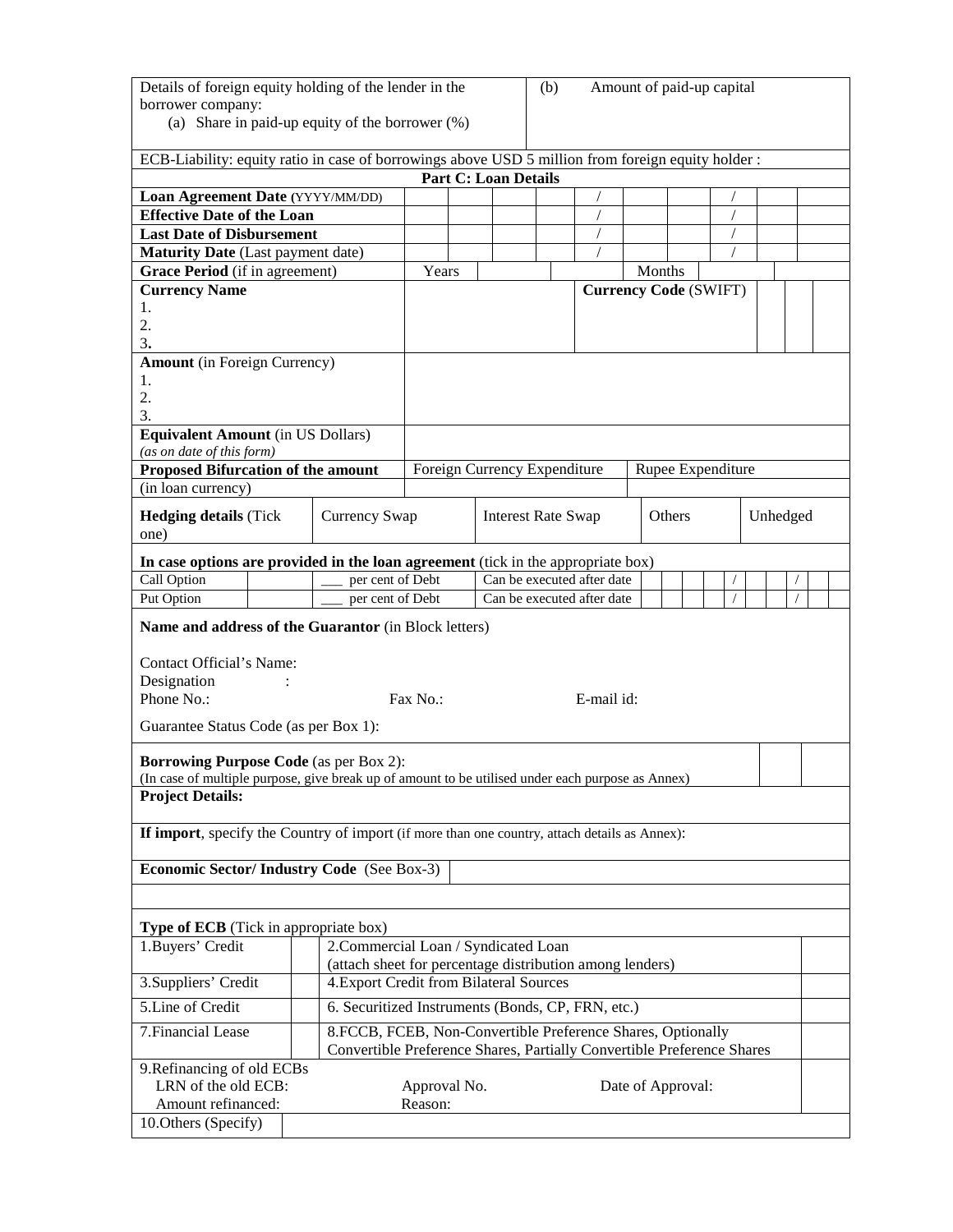|                                                                                                            | <b>Interest Payment Schedule</b>                                                                                                                                                                                                                                                                                                                                                                                                                            |                  |         |          |          |          |  |                                 |                       |  |                                    |           |                 |                                                                                                                 |  |
|------------------------------------------------------------------------------------------------------------|-------------------------------------------------------------------------------------------------------------------------------------------------------------------------------------------------------------------------------------------------------------------------------------------------------------------------------------------------------------------------------------------------------------------------------------------------------------|------------------|---------|----------|----------|----------|--|---------------------------------|-----------------------|--|------------------------------------|-----------|-----------------|-----------------------------------------------------------------------------------------------------------------|--|
|                                                                                                            | <b>First Payment Date</b>                                                                                                                                                                                                                                                                                                                                                                                                                                   |                  |         |          |          |          |  |                                 | $\prime$              |  |                                    |           |                 | No.of payments per year                                                                                         |  |
| <b>Fixed Rate</b>                                                                                          |                                                                                                                                                                                                                                                                                                                                                                                                                                                             |                  |         |          |          |          |  |                                 |                       |  |                                    |           |                 |                                                                                                                 |  |
| <b>Floating Rate</b>                                                                                       |                                                                                                                                                                                                                                                                                                                                                                                                                                                             | Base with        |         |          | Margin   |          |  |                                 |                       |  | Cap Rate                           |           |                 | <b>Floor Rate</b>                                                                                               |  |
|                                                                                                            | <b>Drawdown Schedule</b>                                                                                                                                                                                                                                                                                                                                                                                                                                    | currency         |         |          |          |          |  |                                 |                       |  |                                    |           |                 |                                                                                                                 |  |
| Tranchel                                                                                                   |                                                                                                                                                                                                                                                                                                                                                                                                                                                             | Date*            |         |          |          |          |  | Amount                          |                       |  |                                    |           |                 | If more than one equal installment#                                                                             |  |
| No.                                                                                                        |                                                                                                                                                                                                                                                                                                                                                                                                                                                             | (YYYY-MM-DD)     |         |          | Currency |          |  |                                 |                       |  | Total No. of drawals               |           |                 | No. of drawals in a<br>calendar year                                                                            |  |
|                                                                                                            |                                                                                                                                                                                                                                                                                                                                                                                                                                                             |                  |         |          |          |          |  |                                 |                       |  |                                    |           |                 |                                                                                                                 |  |
|                                                                                                            | * 1. In case of import of goods or services, date of import is to be furnished against date of drawdown.<br>2. In case of financial lease, date of acquisition (import) of the goods is to be mentioned as date of drawdown.<br>3. In case securitised instruments, date of issue has to be shown as date of drawdown.<br>4. In case of more than one equal drawdown transactions are shown in a row, the first date of transaction<br>should be mentioned. |                  |         |          |          |          |  |                                 |                       |  |                                    |           |                 |                                                                                                                 |  |
|                                                                                                            | # If drawdown is in unequal installments, details should be given in Annex.                                                                                                                                                                                                                                                                                                                                                                                 |                  |         |          |          |          |  |                                 |                       |  |                                    |           |                 |                                                                                                                 |  |
| <b>Principal Repayment Schedule</b><br>If more than one equal installments #<br>Date<br>Currency<br>Amount |                                                                                                                                                                                                                                                                                                                                                                                                                                                             |                  |         |          |          |          |  |                                 |                       |  |                                    |           |                 |                                                                                                                 |  |
|                                                                                                            | (YYYY-MM-DD)                                                                                                                                                                                                                                                                                                                                                                                                                                                |                  |         |          |          |          |  |                                 | Total No. of payments |  |                                    |           |                 | No. of payments in a calendar year                                                                              |  |
|                                                                                                            |                                                                                                                                                                                                                                                                                                                                                                                                                                                             |                  |         |          |          |          |  |                                 |                       |  |                                    |           |                 |                                                                                                                 |  |
|                                                                                                            |                                                                                                                                                                                                                                                                                                                                                                                                                                                             |                  |         |          |          |          |  |                                 |                       |  |                                    |           |                 |                                                                                                                 |  |
|                                                                                                            |                                                                                                                                                                                                                                                                                                                                                                                                                                                             |                  |         |          |          |          |  |                                 |                       |  |                                    |           |                 |                                                                                                                 |  |
|                                                                                                            | # If repayment is in unequal instalments, details should be given in Annex.                                                                                                                                                                                                                                                                                                                                                                                 |                  |         |          |          |          |  |                                 |                       |  |                                    |           |                 |                                                                                                                 |  |
|                                                                                                            |                                                                                                                                                                                                                                                                                                                                                                                                                                                             |                  |         |          |          |          |  | <b>Part D: Other Charges</b>    |                       |  |                                    |           |                 |                                                                                                                 |  |
| <b>Specify Nature</b><br>of charge                                                                         |                                                                                                                                                                                                                                                                                                                                                                                                                                                             | Expected Date of | Payment |          |          | Currency |  |                                 | Amount                |  |                                    |           |                 | In case of multiple equal payments                                                                              |  |
|                                                                                                            |                                                                                                                                                                                                                                                                                                                                                                                                                                                             |                  |         |          |          |          |  |                                 |                       |  |                                    | in a year | No. of payments | Total number of<br>payments                                                                                     |  |
|                                                                                                            |                                                                                                                                                                                                                                                                                                                                                                                                                                                             |                  |         |          |          |          |  |                                 |                       |  |                                    |           |                 |                                                                                                                 |  |
|                                                                                                            |                                                                                                                                                                                                                                                                                                                                                                                                                                                             |                  |         |          |          |          |  |                                 |                       |  |                                    |           |                 |                                                                                                                 |  |
|                                                                                                            |                                                                                                                                                                                                                                                                                                                                                                                                                                                             |                  |         |          |          |          |  |                                 |                       |  |                                    |           |                 |                                                                                                                 |  |
|                                                                                                            | Penal Interest for late payments<br><b>Commitment Charges</b>                                                                                                                                                                                                                                                                                                                                                                                               |                  |         |          | Fixed    |          |  | % or Base:<br>% per annum of:   |                       |  |                                    | Margin:   |                 | % of Undrawn Amount:                                                                                            |  |
|                                                                                                            |                                                                                                                                                                                                                                                                                                                                                                                                                                                             |                  |         |          |          |          |  |                                 |                       |  |                                    |           |                 |                                                                                                                 |  |
| Year                                                                                                       | Loan Reg.No. (LRN)                                                                                                                                                                                                                                                                                                                                                                                                                                          |                  |         | Currency |          |          |  |                                 |                       |  |                                    |           |                 | Part E: Details of ECB already availed (not applicable for the first-time borrower)                             |  |
|                                                                                                            |                                                                                                                                                                                                                                                                                                                                                                                                                                                             |                  |         |          |          |          |  | Principal<br>(as per agreement) |                       |  | Amount of Loan<br>Disbursed so far |           |                 | Net outstanding<br>(Principal)                                                                                  |  |
|                                                                                                            |                                                                                                                                                                                                                                                                                                                                                                                                                                                             |                  |         |          |          |          |  |                                 |                       |  |                                    |           |                 |                                                                                                                 |  |
|                                                                                                            |                                                                                                                                                                                                                                                                                                                                                                                                                                                             |                  |         |          |          |          |  |                                 |                       |  |                                    |           |                 | We hereby certify that the particulars given above are true and correct to the best of our knowledge and belief |  |
|                                                                                                            |                                                                                                                                                                                                                                                                                                                                                                                                                                                             |                  |         |          |          |          |  |                                 |                       |  |                                    |           |                 | and no material information has been withheld and/or misrepresented. Furthermore, the ECB is in compliance      |  |
|                                                                                                            | with the extant ECB guidelines.                                                                                                                                                                                                                                                                                                                                                                                                                             |                  |         |          |          |          |  |                                 |                       |  |                                    |           |                 |                                                                                                                 |  |

Place: \_\_\_\_\_\_\_\_\_\_ \_\_\_\_\_\_\_\_\_\_\_\_\_\_\_\_\_\_\_\_\_\_\_\_\_\_\_\_\_\_\_\_\_\_\_\_\_\_\_\_\_\_\_\_\_\_\_\_\_\_\_

 (Signature of the Authorised Official of the Company) Stamp Name: Name: Designation:

Place:\_\_\_\_\_\_\_\_\_\_\_\_\_ \_\_\_\_\_\_\_\_\_\_\_\_\_\_\_\_\_\_\_\_\_\_\_\_\_\_\_\_\_\_\_\_\_\_\_\_\_\_\_\_\_\_\_\_\_\_\_\_\_\_\_

(Signature of Company Secretary/ Chartered Accountant)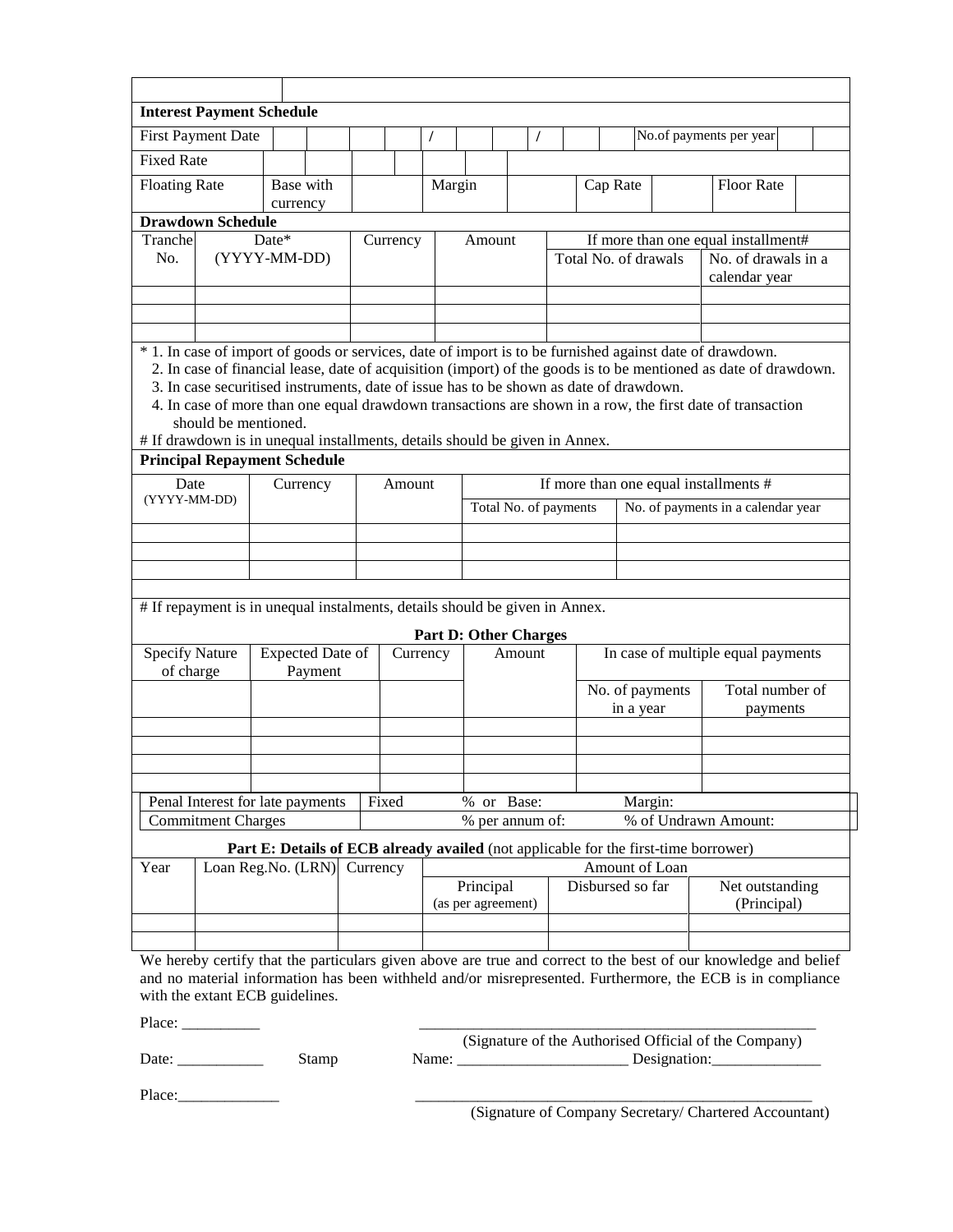| -<br>Dαι | . |  |
|----------|---|--|
|          |   |  |

|--|

Registration No.:

## **Part F:** [*To be filled-in by the Authorised Dealer*]

We have scrutinized the related documents and confirm the following:

|                | End-use                                                                                                                                                                                                                                                                                                                                                                                 | (i)                    |                           | Tick one |                          |  |  |  |  |  |  |
|----------------|-----------------------------------------------------------------------------------------------------------------------------------------------------------------------------------------------------------------------------------------------------------------------------------------------------------------------------------------------------------------------------------------|------------------------|---------------------------|----------|--------------------------|--|--|--|--|--|--|
|                | (give $\%$ share if more than                                                                                                                                                                                                                                                                                                                                                           | (ii)                   | Permissible<br>under      | Approved | Foreign<br>by            |  |  |  |  |  |  |
|                | one end-use)                                                                                                                                                                                                                                                                                                                                                                            | (iii)                  | <b>Automatic Route</b>    |          | Exchange Department, RBI |  |  |  |  |  |  |
|                |                                                                                                                                                                                                                                                                                                                                                                                         |                        |                           |          | under Approval Route     |  |  |  |  |  |  |
|                |                                                                                                                                                                                                                                                                                                                                                                                         |                        |                           |          |                          |  |  |  |  |  |  |
| $\overline{c}$ | <b>Average Maturity</b>                                                                                                                                                                                                                                                                                                                                                                 |                        | Years                     | Months   |                          |  |  |  |  |  |  |
|                |                                                                                                                                                                                                                                                                                                                                                                                         |                        |                           |          |                          |  |  |  |  |  |  |
| 3              | Cost Factors $(\% )$                                                                                                                                                                                                                                                                                                                                                                    | <b>Fixed Rate Loan</b> | <b>Floating Rate Loan</b> |          |                          |  |  |  |  |  |  |
|                |                                                                                                                                                                                                                                                                                                                                                                                         |                        | Margin (spread) over base |          | Base                     |  |  |  |  |  |  |
|                | a) Interest Rate                                                                                                                                                                                                                                                                                                                                                                        |                        |                           |          |                          |  |  |  |  |  |  |
|                | b) All-in-cost                                                                                                                                                                                                                                                                                                                                                                          |                        |                           |          |                          |  |  |  |  |  |  |
| 4              | In case of loan from 'Foreign Equity Holder', it is confirmed that:<br>a) Direct equity holding of lender is at least 25 per cent of the paid-up equity<br>(as per FCGPR taken on record by RBI / FCTRS return taken on record)<br>b) Including the proposed borrowing, the "ECB Liability – Equity Ratio" $(4:1)$ criteria is satisfied for<br>borrowings of more than US \$ 5 million |                        |                           |          |                          |  |  |  |  |  |  |
| 5              | Borrower has given written undertaking to AD to the effect that it has been<br>Yes/<br>submitting ECB-2 Returns regularly to RBI in respect of past ECB/FCCB loans)<br>Not Applicable                                                                                                                                                                                                   |                        |                           |          |                          |  |  |  |  |  |  |
| 6              | Other<br>important<br>facts relevant for the<br>allotment of LRN                                                                                                                                                                                                                                                                                                                        |                        |                           |          |                          |  |  |  |  |  |  |

We certify that the borrower is our customer and the particulars given in this Form are true and correct to the best of our knowledge and belief. This application complies with the extant ECB guidelines and we recommend it for allotment of Loan Registration Number (LRN) by RBI.

Place: \_\_\_\_\_\_\_\_\_\_ Stamp \_\_\_\_\_\_\_\_\_\_\_\_\_\_\_\_\_\_\_\_\_\_\_\_\_\_\_\_\_\_\_\_\_\_\_\_\_\_\_\_\_\_\_\_\_\_\_\_\_\_

(Signature of the Authorised Official)

Date: \_\_\_\_\_\_\_\_\_\_\_ Name: \_\_\_\_\_\_\_\_\_\_\_\_\_\_\_\_ Designation:\_\_\_\_\_\_\_\_\_\_\_\_\_\_\_\_\_\_

Name of the bank/ branch \_\_\_\_\_\_\_\_\_\_\_\_\_\_\_\_\_\_\_\_\_\_\_\_\_\_\_\_\_

AD Code (Part I and Part II):\_\_\_\_\_\_\_\_\_\_\_\_\_\_\_\_\_\_\_\_\_\_\_\_\_\_\_

Tel,No.:\_\_\_\_\_\_\_\_\_\_\_\_\_\_\_\_\_\_\_Fax No.\_\_\_\_\_\_\_\_\_\_\_\_\_\_\_\_\_\_\_

e-mail ID: \_\_\_\_\_\_\_\_\_\_\_\_\_\_\_\_\_\_\_\_\_\_\_\_\_\_\_\_\_\_\_\_\_\_\_\_\_\_\_\_\_\_

## **For RBI (DSIM) Use only**

| CS-DRMS Team      | Received on |  |  | Action Taken on |  |  | Loan Classification |  |  |  |
|-------------------|-------------|--|--|-----------------|--|--|---------------------|--|--|--|
|                   |             |  |  |                 |  |  |                     |  |  |  |
| LRN (if allotted) |             |  |  |                 |  |  |                     |  |  |  |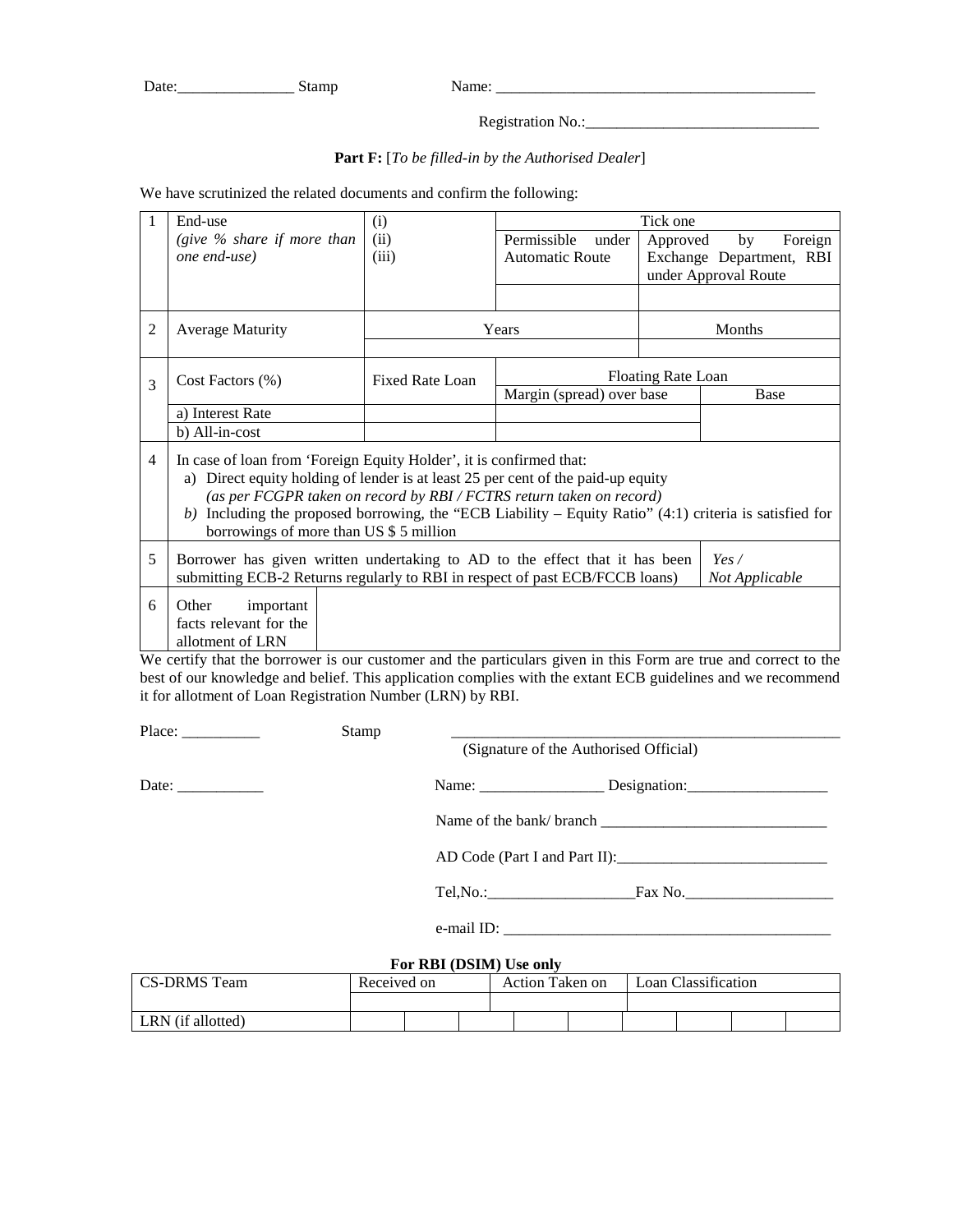- 1. All dates should be in the format YYYY/MM/DD (*e.g.,* 2012/01/21 for January 21, 2012).
- 2. No item should be left blank. In case, any item is not applicable, write 'N.A.' against it.
- 3. If space is not sufficient for giving full details against any item, separate sheet(s) may be attached to the Form and serially numbered as Annex. Each such Annex should be certified by both the borrower and AD.
- 4. The borrower should give a brief description of his business activity (whether in manufacturing/ trade/ provide services etc.) for the AD's use.
- 5. Before forwarding the Form to the Reserve Bank of India, AD must ensure that the form is complete in all respects and scrutinise all the related original documents at its end. Incomplete Forms are liable to be rejected/returned by RBI to AD.
- 6. Firms/ companies obtaining sub-loans through DFIs/ FIs/ banks/ NBFCs etc. should not complete this form but approach the concerned financial institutions directly for reporting.

|                             |           | <b>Box 1: Guarantee Status Code</b>             |                |             | <b>Box II: Borrowing Purpose Code</b>        |
|-----------------------------|-----------|-------------------------------------------------|----------------|-------------|----------------------------------------------|
| Sr.No.                      | Code      | <b>Description</b>                              |                | Sr.No. Code | <b>Description</b>                           |
|                             | GG        | Govt. of India guarantee                        |                | IC          | Import of capital goods                      |
| $\mathcal{D}_{\mathcal{A}}$ | CG        | Public Sector guarantee                         | $\overline{2}$ | RL          | Local sourcing of capital go<br>expenditure) |
| $\mathcal{R}$               | <b>PB</b> | Public Sector Bank guarantee                    | 3              | <b>SL</b>   | On-lending or sub-lending                    |
| $\overline{4}$              | FI        | Financial Institution guarantee                 | 4              | RF          | Refinancing of earlier ECB                   |
| $\overline{\phantom{0}}$    | <b>MB</b> | Multilateral/Bilateral Institution<br>guarantee | 5              | <b>NP</b>   | New Project                                  |
| 6                           | <b>PG</b> | Private Bank guarantee                          | 6              | ME          | Modernisation/Expansion of                   |
| 7                           | <b>PS</b> | Private Sector guarantee                        | 7              | <b>PW</b>   | Power                                        |
| 8                           | MS        | Mortgage of assets/security                     | 8              | TL.         | Telecommunication                            |
| 9                           | OG        | Other guarantee                                 | 9              | <b>RW</b>   | Railways                                     |
| 10                          | NN        | Not guaranteed                                  | 10             | <b>RD</b>   | Roads                                        |

| 7. Following codes are for use in filling Part C of the Form: |  |  |  |  |
|---------------------------------------------------------------|--|--|--|--|
|                                                               |  |  |  |  |

|                |           | <b>Box 1: Guarantee Status Code</b>             |                |           | <b>Box II: Borrowing Purpose Code</b>                  |
|----------------|-----------|-------------------------------------------------|----------------|-----------|--------------------------------------------------------|
| Sr.No.         | Code      | <b>Description</b>                              | Sr.No. Code    |           | <b>Description</b>                                     |
| $\mathbf{1}$   | GG        | Govt. of India guarantee                        | 1              | IC        | Import of capital goods                                |
| $\overline{2}$ | CG        | Public Sector guarantee                         | $\overline{c}$ | RL        | Local sourcing of capital goods (Rupee<br>expenditure) |
| $\overline{3}$ | <b>PB</b> | Public Sector Bank guarantee                    | 3              | <b>SL</b> | On-lending or sub-lending                              |
| $\overline{4}$ | FI        | Financial Institution guarantee                 | $\overline{4}$ | RF        | Refinancing of earlier ECB                             |
| 5              | MВ        | Multilateral/Bilateral Institution<br>guarantee | 5              | NP        | New Project                                            |
| 6              | PG        | Private Bank guarantee                          | 6              | ME        | Modernisation/Expansion of existing units              |
| 7              | <b>PS</b> | Private Sector guarantee                        | $\tau$         | PW        | Power                                                  |
| 8              | MS        | Mortgage of assets/security                     | 8              | TL        | Telecommunication                                      |
| $\overline{9}$ | <b>OG</b> | Other guarantee                                 | 9              | RW        | Railways                                               |
| 10             | <b>NN</b> | Not guaranteed                                  | 10             | <b>RD</b> | Roads                                                  |
|                |           |                                                 | 11             | PT        | Ports                                                  |
|                |           |                                                 | 12             | IS.       | <b>Industrial Parks</b>                                |
|                |           |                                                 | 13             | UI        | Urban infrastructure                                   |
|                |           |                                                 | 14             | ΟI        | Overseas investment in JV/WOS                          |
|                |           |                                                 | 15             | DI        | <b>PSU Disinvestment</b>                               |
|                |           |                                                 | 16             | <b>TS</b> | Textile/Steel Restructuring Package                    |
|                |           |                                                 | 17             | MF        | Micro Finance activity                                 |
|                |           |                                                 | 18             | <b>OT</b> | Others (specify)                                       |
|                |           |                                                 | 19             | ER        | Mining, Exploration and Refining                       |
|                |           |                                                 | 20             | CS        | Cold storage or cold room facility                     |
|                |           |                                                 | 21             | CI        | Interest during construction                           |
|                |           |                                                 | 22             | <b>RR</b> | Refinancing of rupee loans                             |
|                |           |                                                 | 23             | RB        | Redemption of FCCBs                                    |
|                |           |                                                 |                |           |                                                        |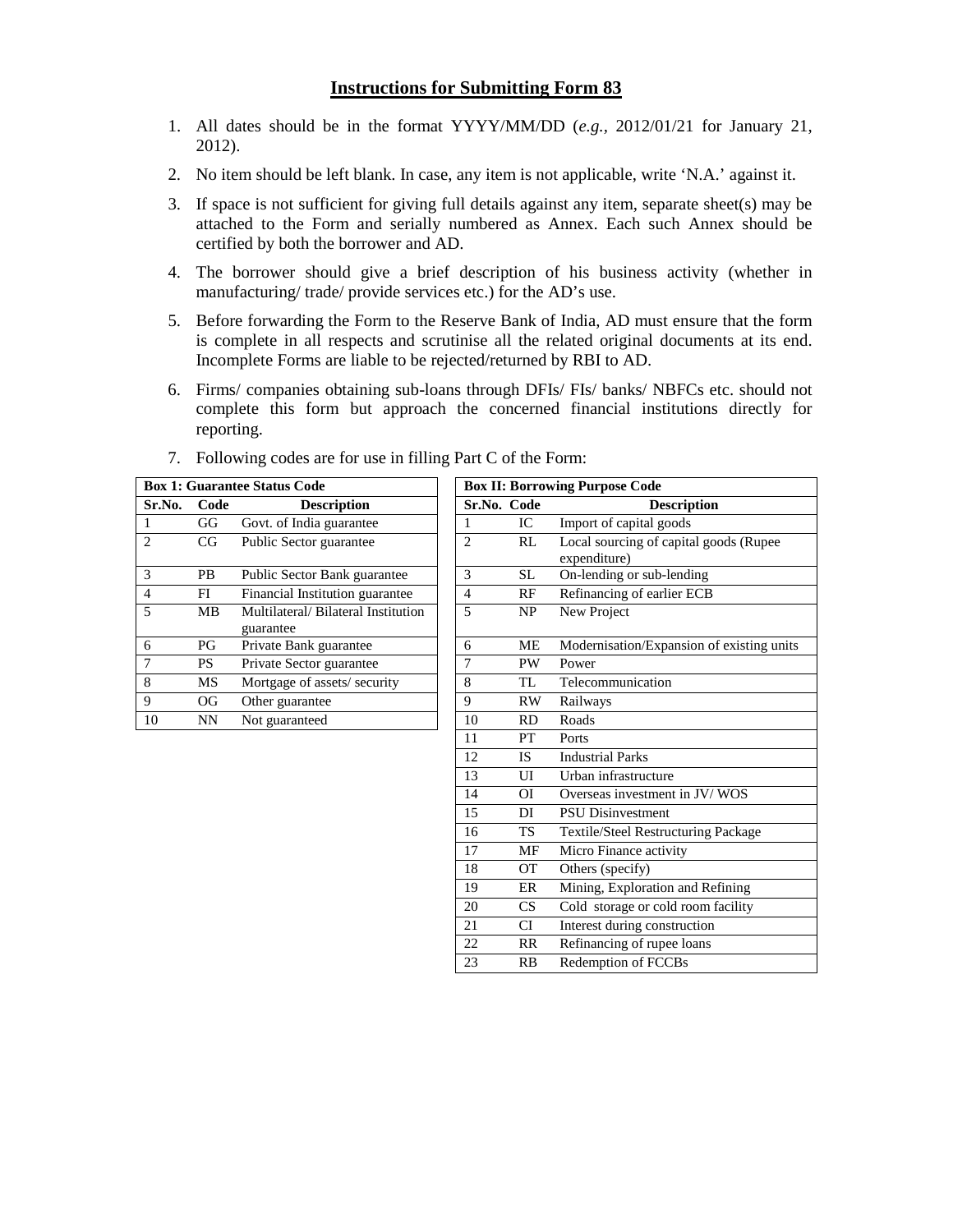| <b>Box 3: Industry Code</b>                   |                                                               |                  |
|-----------------------------------------------|---------------------------------------------------------------|------------------|
| <b>Industry group name</b>                    | <b>Industry description</b>                                   | Code             |
| Plantations (100)                             | Tea                                                           | 111              |
|                                               | Coffee                                                        | 112              |
|                                               | Rubber                                                        | 113              |
|                                               | Others                                                        | 119              |
| Mining $(200)$                                | Coal                                                          | 211              |
|                                               | Metal                                                         | 212              |
|                                               | Others                                                        | 219              |
| Petroleum & petroleum products manufacturing  |                                                               | 300              |
| Agricultural products (400)                   | Food                                                          | 411              |
|                                               | <b>Beverages</b>                                              | 412              |
|                                               | Sugar                                                         | 413              |
|                                               | Cigarettes & Tobacco                                          | 414              |
|                                               | Breweries & distilleries                                      | 415              |
|                                               | Others                                                        | 419              |
| Textile products (420)                        | Cotton textile                                                | $\overline{421}$ |
|                                               | Jute & coir goods                                             | 422              |
|                                               | Silk & rayon                                                  | 423              |
|                                               | Other textile                                                 | 429              |
|                                               | Automobiles                                                   | 431              |
| Transport equipment (430)                     |                                                               | 432              |
|                                               | Auto accessories & parts<br>Ship building equipments & stores | 433              |
|                                               |                                                               |                  |
|                                               | Railway equipment & stores                                    | 434              |
|                                               | Others                                                        | 439              |
| Machinery & tools (440)                       | Textile machinery                                             | 441              |
|                                               | Agricultural machinery                                        | 442              |
|                                               | Machine tools                                                 | 443              |
|                                               | Others                                                        | 449              |
| Metal & metal products (450)                  | Ferrous (iron & steel)                                        | 451              |
|                                               | Non-ferrous                                                   | 452              |
|                                               | Special alloys                                                | 453              |
|                                               | Others                                                        | 459              |
| Electrical electronic goods & machinery (460) | <b>Electrical</b> goods                                       | 461              |
|                                               | Cables                                                        | 462              |
|                                               | Computer hardware & computer based systems                    | 463              |
|                                               | Electronic valves, tubes & others                             | 464              |
|                                               | Others                                                        | 469              |
| Chemicals & Allied products (470)             | Fertilizers                                                   | 471              |
|                                               | Dyes & dyes stuff                                             | 472              |
|                                               | Medicines & pharmaceuticals                                   | 473              |
|                                               | Paints & varnishing                                           | 474              |
|                                               | Soaps, detergents, shampoos, shaving product                  | 475              |
|                                               | Others                                                        | 479              |
| Others of manufacturing (480)                 | Cement                                                        | 481              |
|                                               | <b>Other Building Materials</b>                               | 482              |
|                                               | Leather and leather products                                  | 483              |
|                                               | Wood products                                                 | 484              |
|                                               | Rubber goods                                                  | 485              |
|                                               | Paper & paper products                                        | 486              |
|                                               | Typewriters & other office equipment                          | 487              |
|                                               | Printing & publishing                                         | 488              |
|                                               | Miscellaneous                                                 | 489              |
| Trading                                       |                                                               | 500              |
| Construction & turn-key projects              |                                                               | 600              |
| Transport                                     |                                                               | 700              |
| Utilities (800)                               | Power generation, transmission & distribution                 | 811              |
|                                               | Others                                                        | 812              |
| Banking sector                                |                                                               | 888              |
| Services (900)                                | Telecommunication services                                    | 911              |